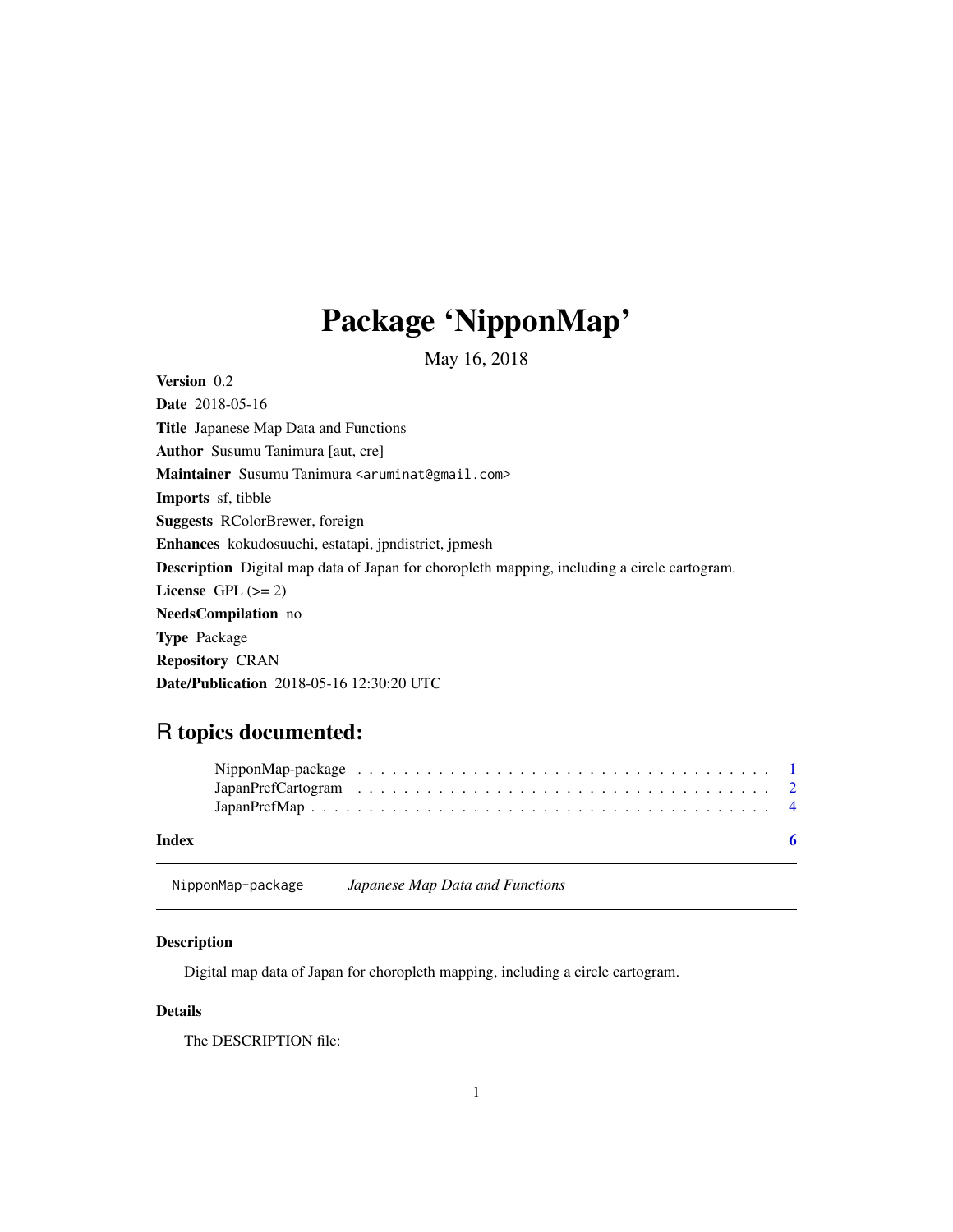<span id="page-1-0"></span>

| Package:          | NipponMap                                                                                       |
|-------------------|-------------------------------------------------------------------------------------------------|
| Version:          | 0.2                                                                                             |
| Date:             | 2018-05-16                                                                                      |
| Title:            | Japanese Map Data and Functions                                                                 |
| Authors $@R$ :    | $c(\text{person("Susumu", "Tanimura", role = } c("aut", "cre"), email = "aruminat@gmail.com"))$ |
| Author:           | Susumu Tanimura [aut, cre]                                                                      |
| Maintainer:       | Susumu Tanimura <aruminat@gmail.com></aruminat@gmail.com>                                       |
| Imports:          | sf, tibble                                                                                      |
| Suggests:         | RColorBrewer, foreign                                                                           |
| Enhances:         | kokudosuuchi, estatapi, jpndistrict, jpmesh                                                     |
| Description:      | Digital map data of Japan for choropleth mapping, including a circle cartogram.                 |
| License:          | $GPL (=2)$                                                                                      |
| NeedsCompilation: | no                                                                                              |
| Type:             | Package                                                                                         |

Index of help topics:

| JapanPrefCartogram | A simple circle cartogram of Japan |  |  |  |  |
|--------------------|------------------------------------|--|--|--|--|
| JapanPrefMap       | A simple choropleth map of Japan   |  |  |  |  |
| NipponMap-package  | Japanese Map Data and Functions    |  |  |  |  |

The package provides digital map data and functions of Japan for very simple choropleth mapping in prefecture level. The cartographic function in Nippon package was moved to NipponMap package. If a user needs more complex digital map data or in municipal level, such data is available in other package (e.g., jpndistrict and divagis).

#### Author(s)

Susumu Tanimura [aut, cre]

Maintainer: Susumu Tanimura <aruminat@gmail.com>

JapanPrefCartogram *A simple circle cartogram of Japan*

#### Description

Draw a circle cartogram of Japan in the prefecture level

#### Usage

```
JapanPrefCartogram(col = NULL, axes = FALSE, xlab = "", ylab = "", xlim = NULL,
                              ylim = NULL, main = NULL, ...)
```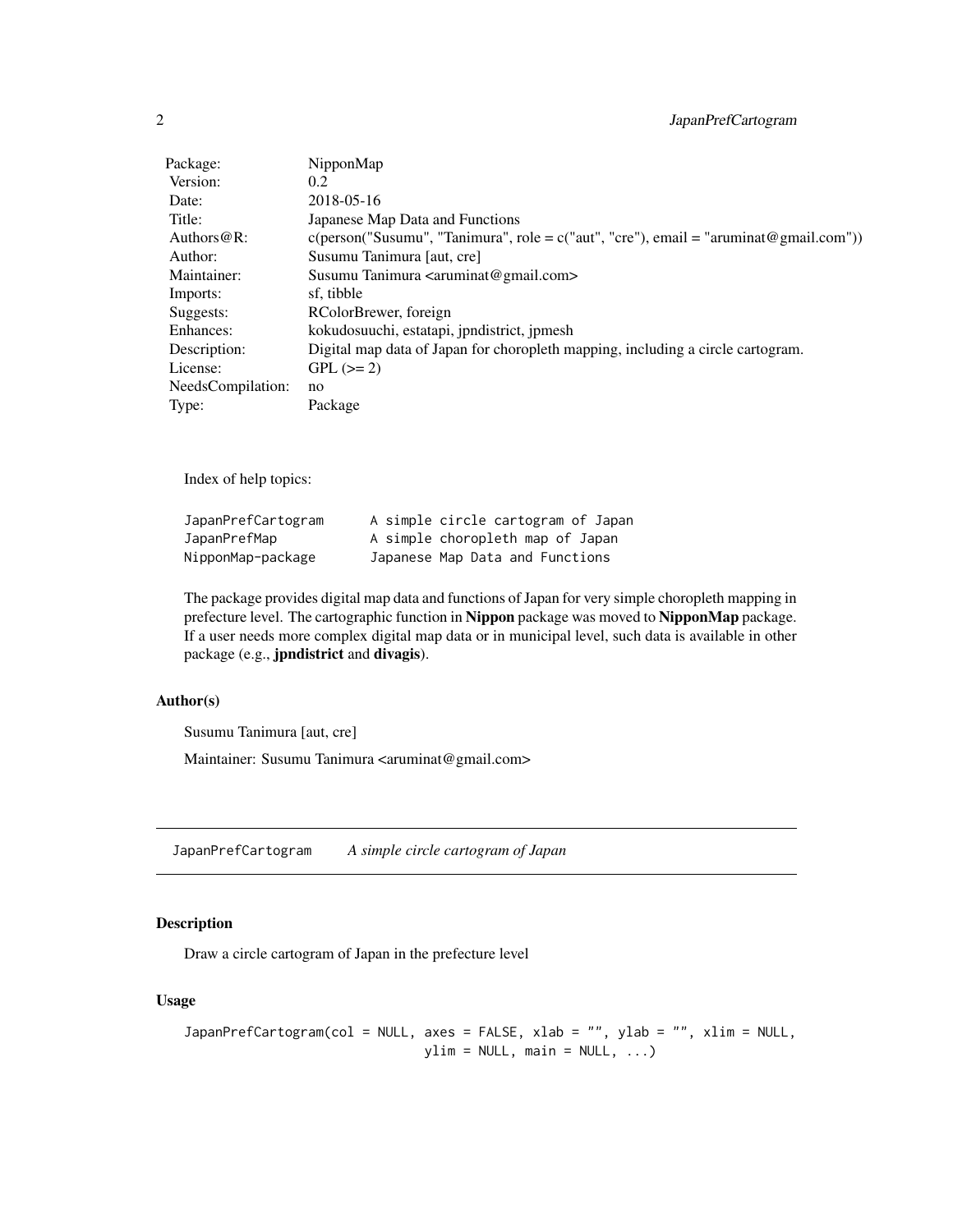#### JapanPrefCartogram 3

#### **Arguments**

| col       | A character vector. RGB or named colors in order of JISCODE to fill a polygon<br>of 47 prefectures. |
|-----------|-----------------------------------------------------------------------------------------------------|
| axes      | logical. If TRUE, axes are drawn. The default value is FALSE.                                       |
| xlab      | A title for the x axis. The default value is NULL.                                                  |
| ylab      | A title for the y axis. The default value is NULL.                                                  |
| xlim      | The x-range to be displayed. The default value is NULL.                                             |
| ylim      | The y-range to be displayed. The default value is NULL.                                             |
| main      | An overall title for the plot                                                                       |
| $\ddotsc$ | any other options passed to control circles.                                                        |

#### Details

The function JapanPrefCartogram draws a simple circle cartogram of Japan in prefecture level. The size of circles represents population in 2015 in each prefecture. Currently, the size is fixed. Users can control only colors and some other graphic parameters. The order of colors must match to the JIS-code order of prefectures in Japan.

Population set was obtained from 2015 Population Census of Japan.

#### Value

A data.frame. The coordinates of a label point in each prefecture.

#### Note

The author would like to express the deepest appreciation to Prof. Luc Anselin, the developer of GeoDa, the output of which was used for calculation of the coordinates of this cartogram.

#### Author(s)

Susumu Tanimura <aruminat@gmail.com>

#### Examples

JapanPrefCartogram()

```
op \le- palette(rainbow(47, end = 0.9))
xy \leftarrow JapanPrefCartogram(col = 1:47, fg = gray(.8))lb <- character(47)
lb[13] <- "Tokyo"
text(xy, lb)
palette(op)
```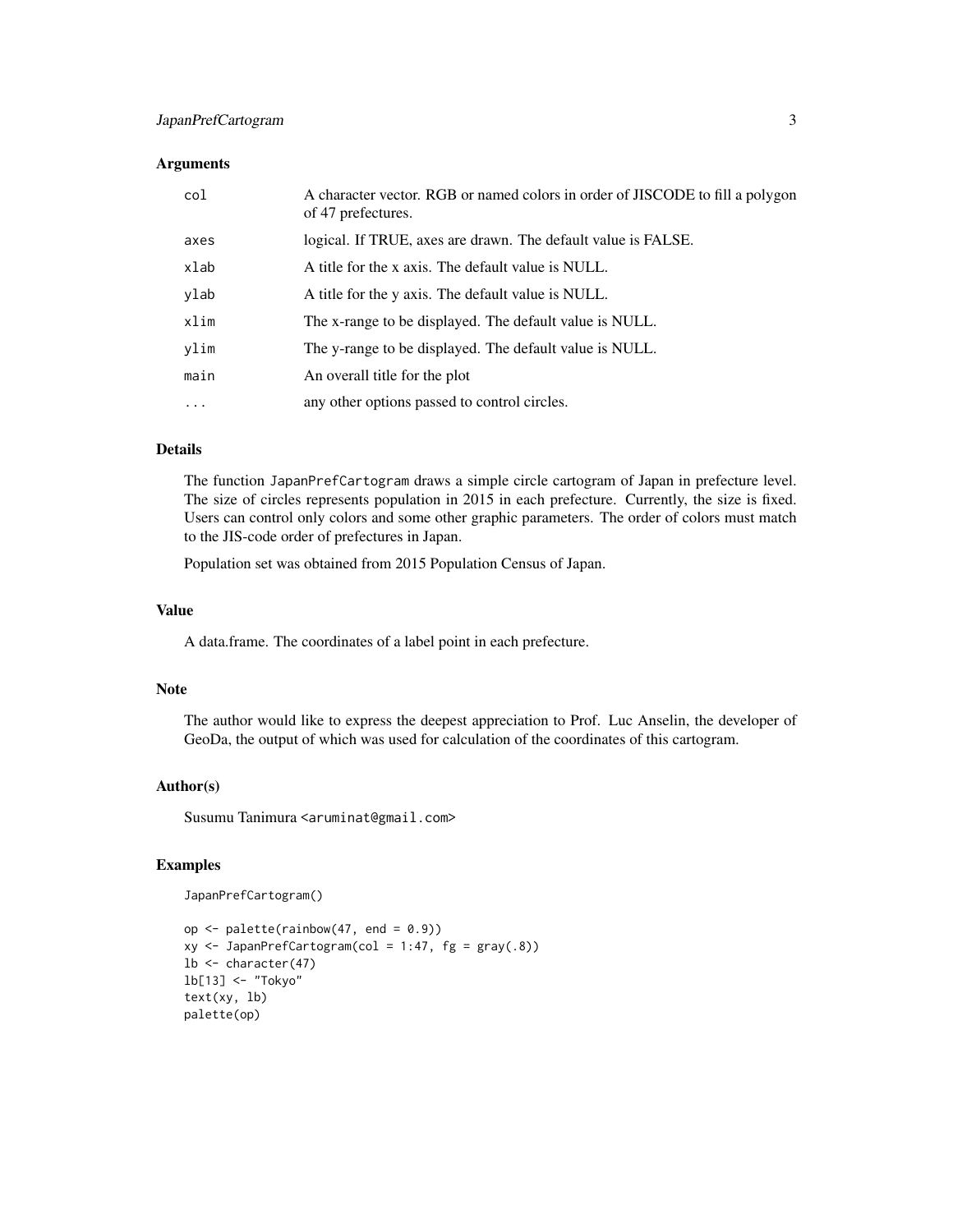<span id="page-3-0"></span>

#### Description

Draw a very simple choropleth map of Japan with prefecture boundaries

#### Usage

 $JapanPrefixMap(col = NULL, inset = TRUE, ...)$ 

#### **Arguments**

| col      | A character vector. RGB or named colors in order of JISCODE to fill a polygon<br>of 47 prefectures. |
|----------|-----------------------------------------------------------------------------------------------------|
| inset    | logical. if TRUE, Okinawa Prefecture is shown in a inset map. The default value<br>is TRUE.         |
| $\cdots$ | any other options passed to plot method of Simple features class.                                   |

#### Details

The function JapanPrefMap draws a simple choropleth map of Japan in prefecture level with or without inset of Okinawa Prefecture. This feature is most frequently desired by Japanese R users but has been difficult to draw with R functions, for example, map('japan') in **mapdata** package. What is important is that this function receives a color vector in order of JIS code of prefectures. Since most official statistics by prefecture is in order of the JIS code, users simply create a color sequence for a choropleth map without any rearranging the order. Users are now freed from a trouble in applying order or merge functions to their data set.

Population set was retrieved from 2010 Population Census of Japan.

#### Value

A matrix. The coordinates of a label point in each prefecture.

#### Note

For the sake of simple visualization, prefecture boundaries are lacking accuracy; assisted by Quantum GIS (<http://www.qgis.org/>), the author drew by hand the boundaries omitting minor islands. Therefore, users should not use the map for calculating area or measuring a distance.

#### Author(s)

Susumu Tanimura <aruminat@gmail.com>

#### See Also

[cshp](#page-0-1) in cshapes package, [japan](#page-0-1) in mapdata package.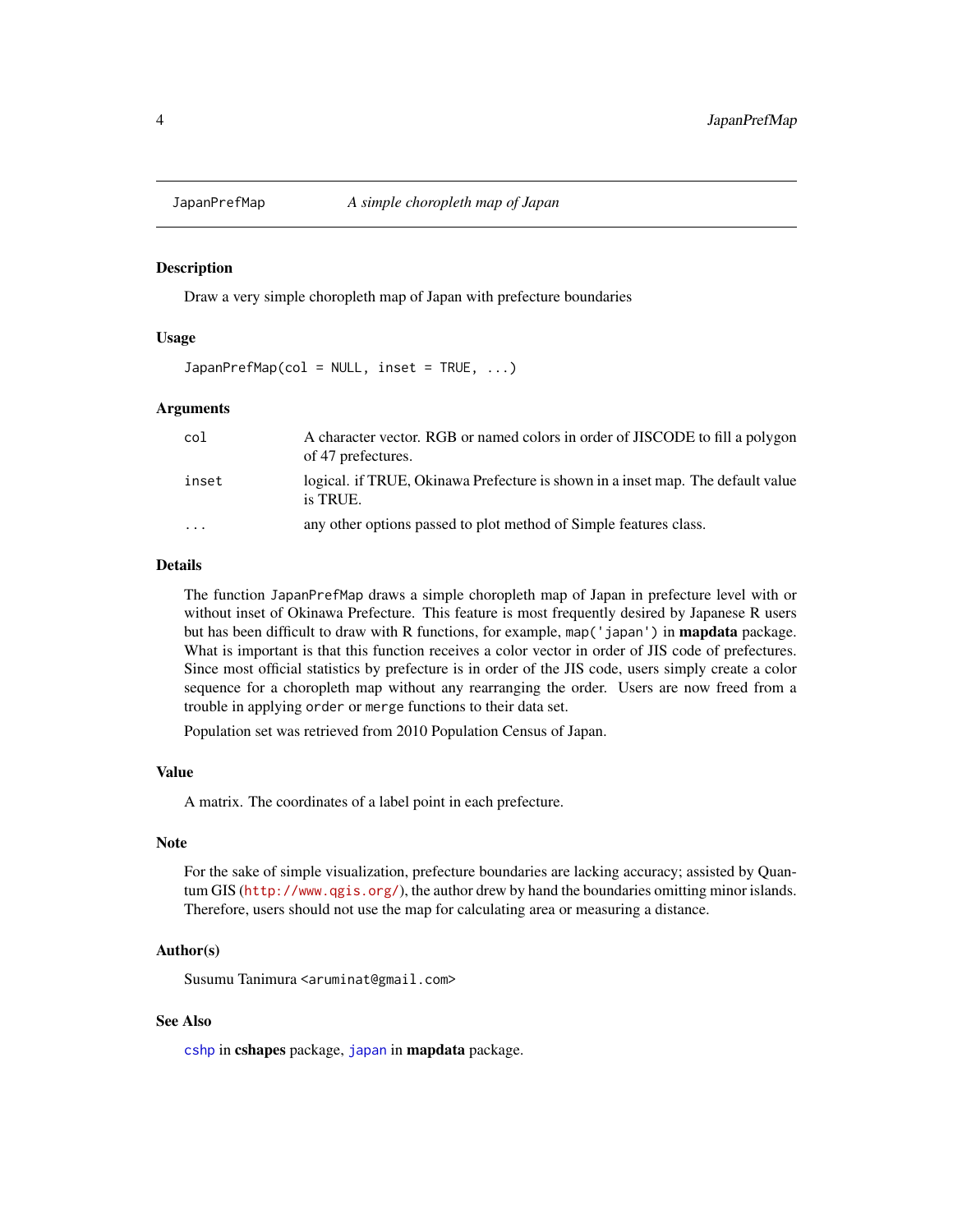#### JapanPrefMap 5

#### Examples

JapanPrefMap()

```
if (requireNamespace("RColorBrewer", quietly = TRUE)) {
  cols <- rev(RColorBrewer::brewer.pal(8,"Set2"))
}else{
  cols <- sample(colours(), 47)
}
JapanPrefixMap(col = cols, border = gray(.8), axes = TRUE)if (requireNamespace("foreign", quietly = TRUE)) {
dat <- foreign::read.dbf(system.file("shapes/jpn.dbf", package="NipponMap"))
op <- par(bg = "skyblue")
p <- JapanPrefMap(col = "ivory")
col <- c("olivedrab4", "olivedrab1")
pop <- dat$population / 1e+7
symbols(p, circles = sqrt(pop / (2 * pi)), inches = FALSE,
    fg = col[1], bg = col[2], add = TRUEidx <- c(1e+6, 5e+6, 1e+7)
pos <- legend("bottomright", legend = format(idx, scientific = 10, big.mark = ","),
    title = "Population (2010)", bg = "white", x.intersp = 2, y.intersp = 1.5)
symbols(pos$text$x - 1, pos$text$y, circles = sqrt(idx / 1e+7 / (2 * pi)),
    inches = FALSE, fg = col[1], bg = col[2], add = TRUE)par(op)
}
```